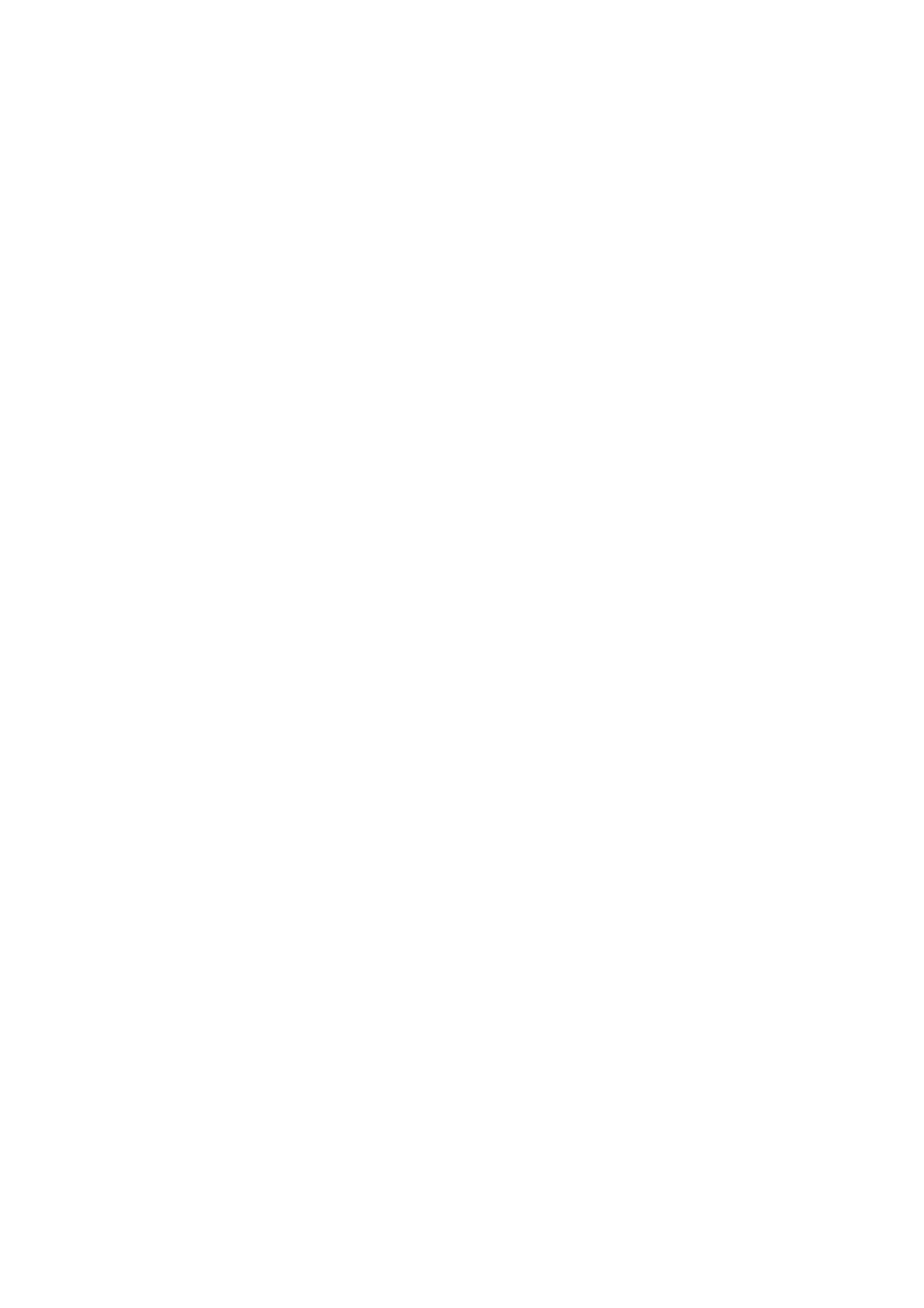## **1. (We got a) Need for Speed**

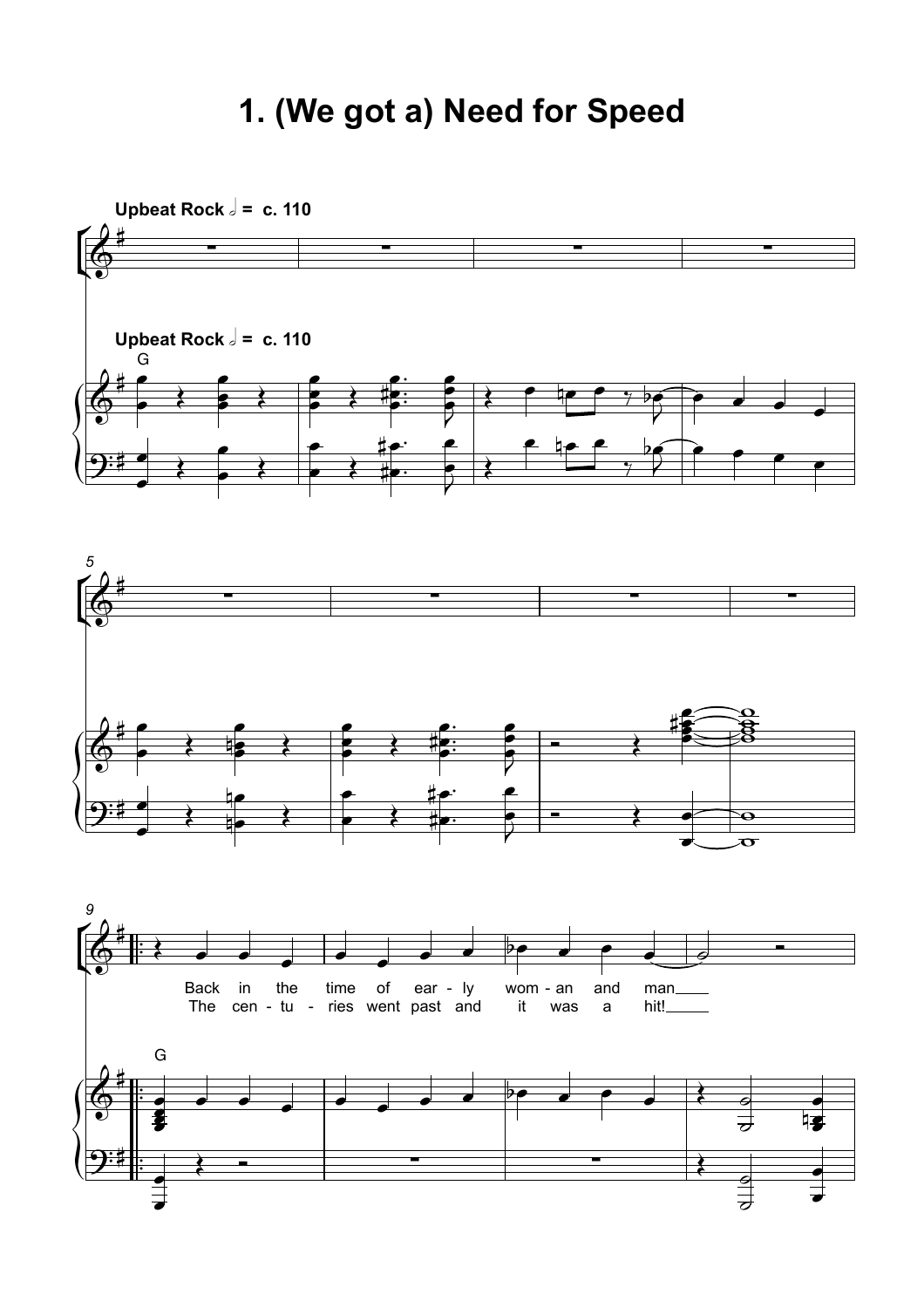



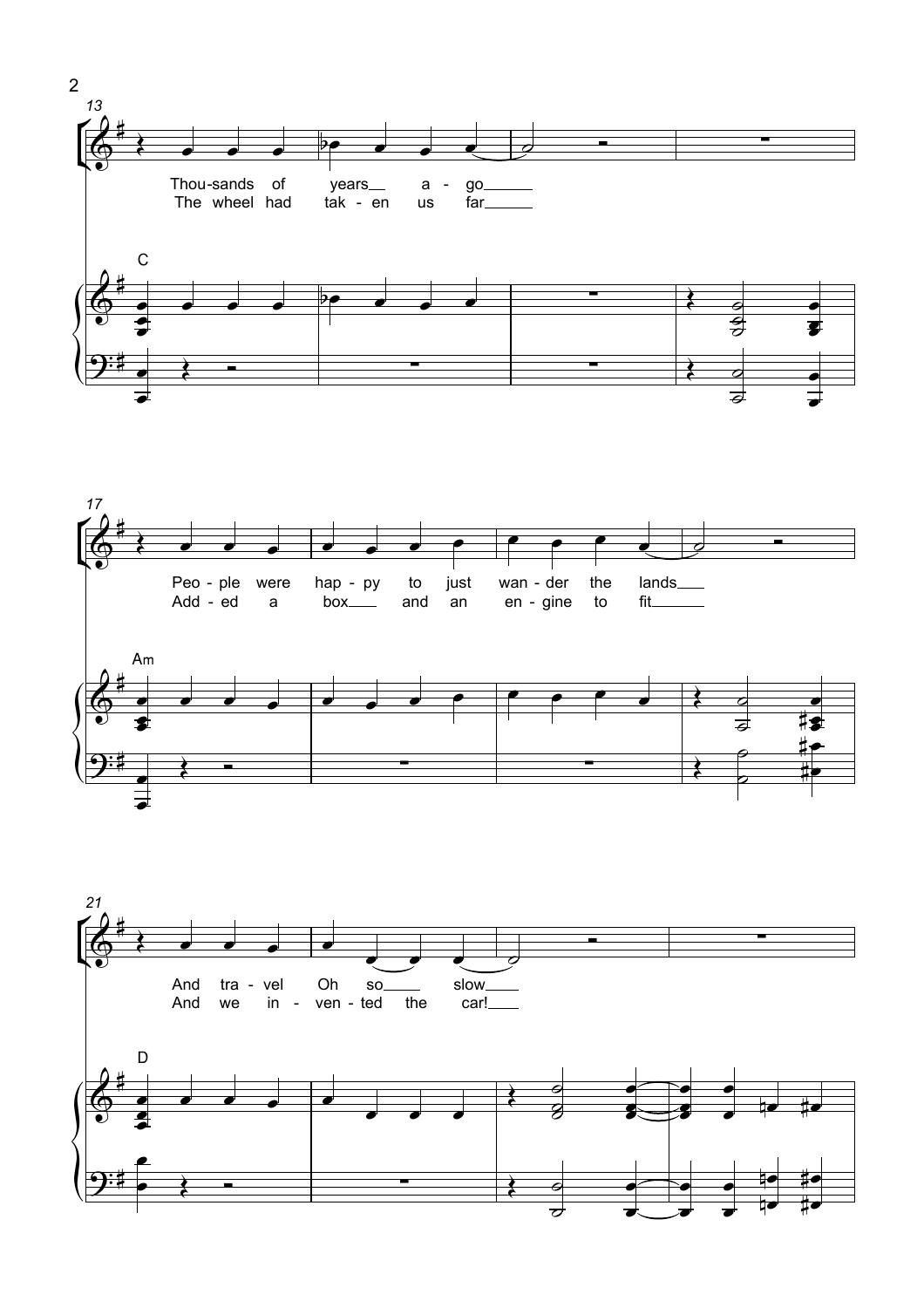





 $\mathbf{3}$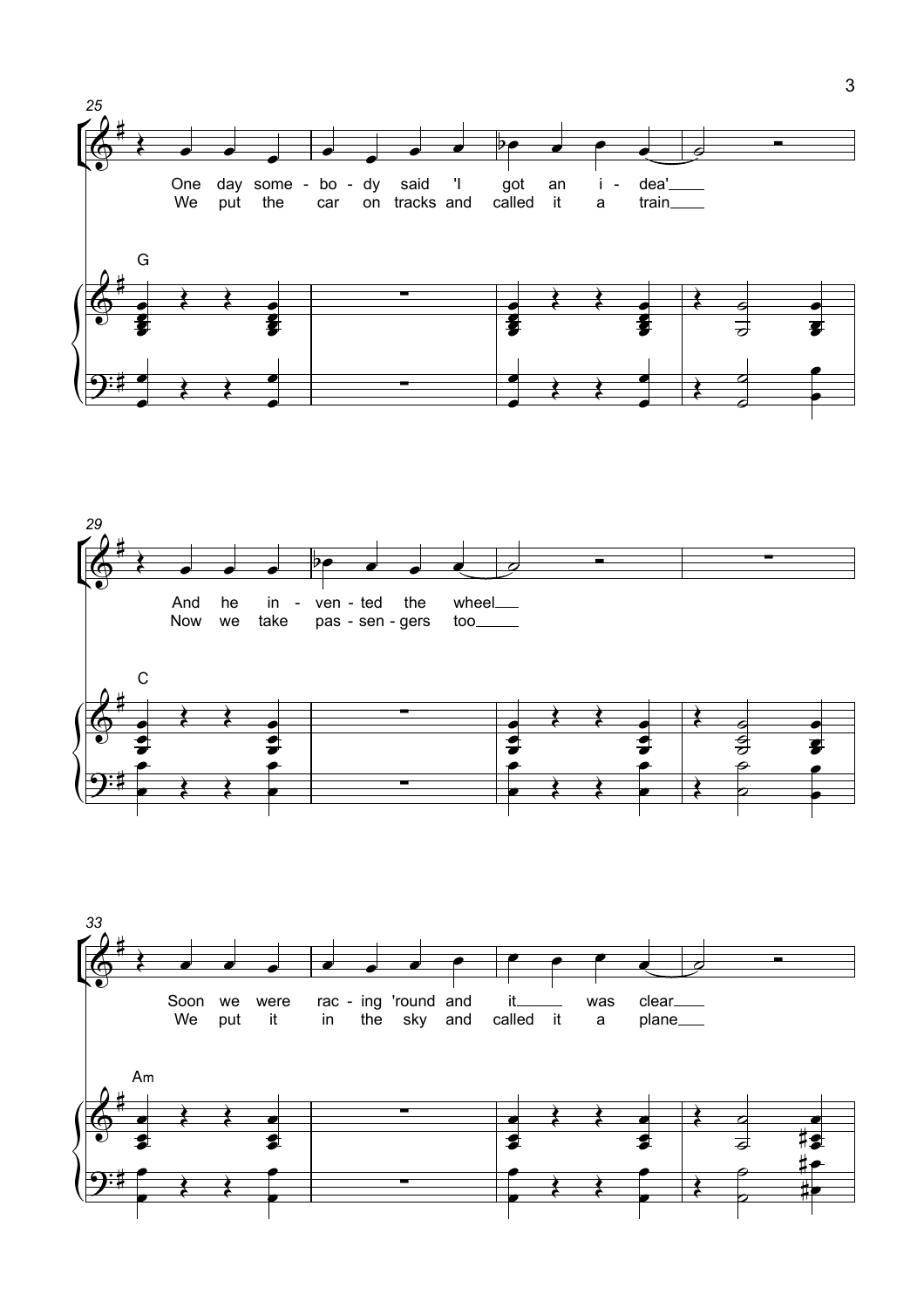



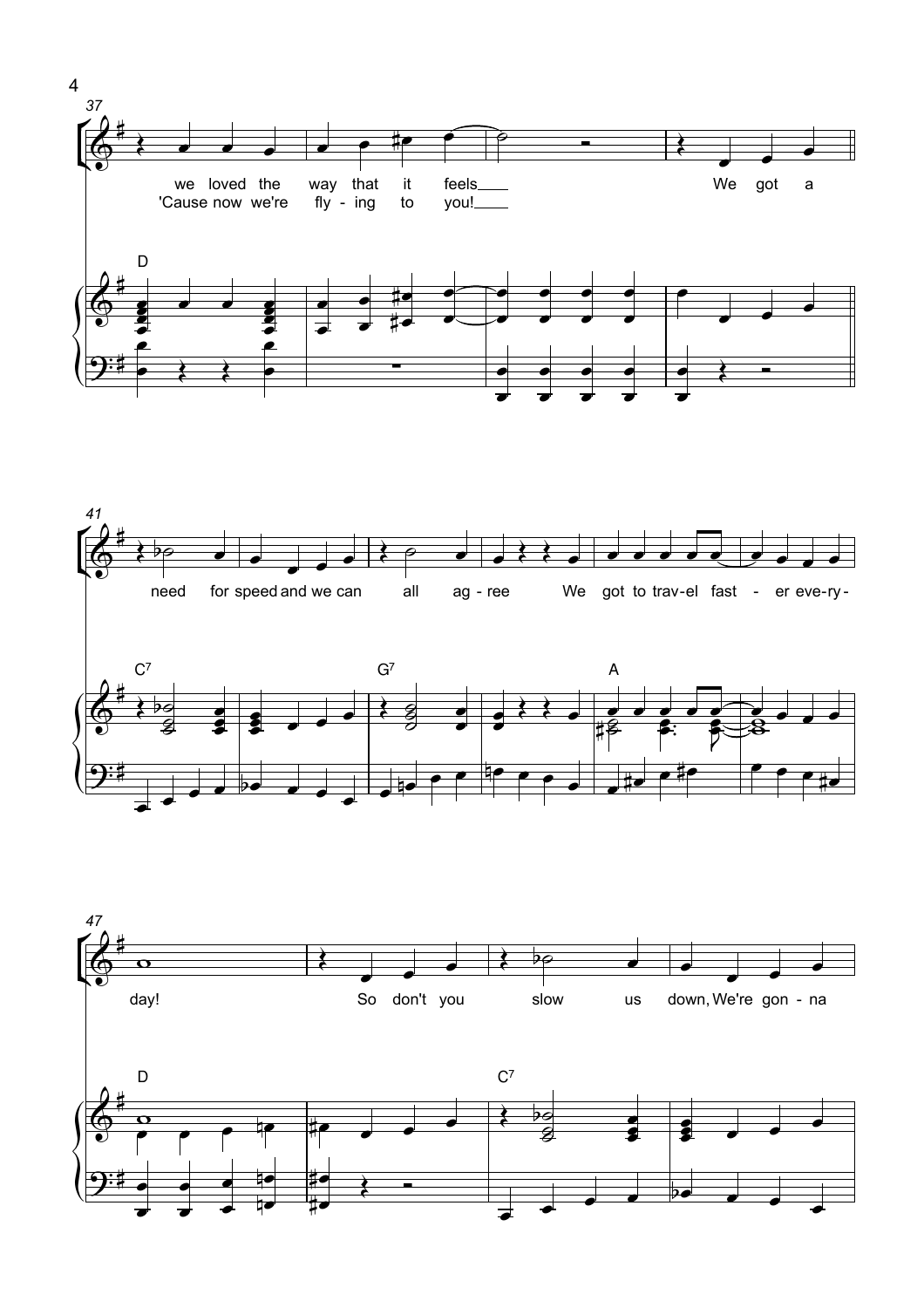



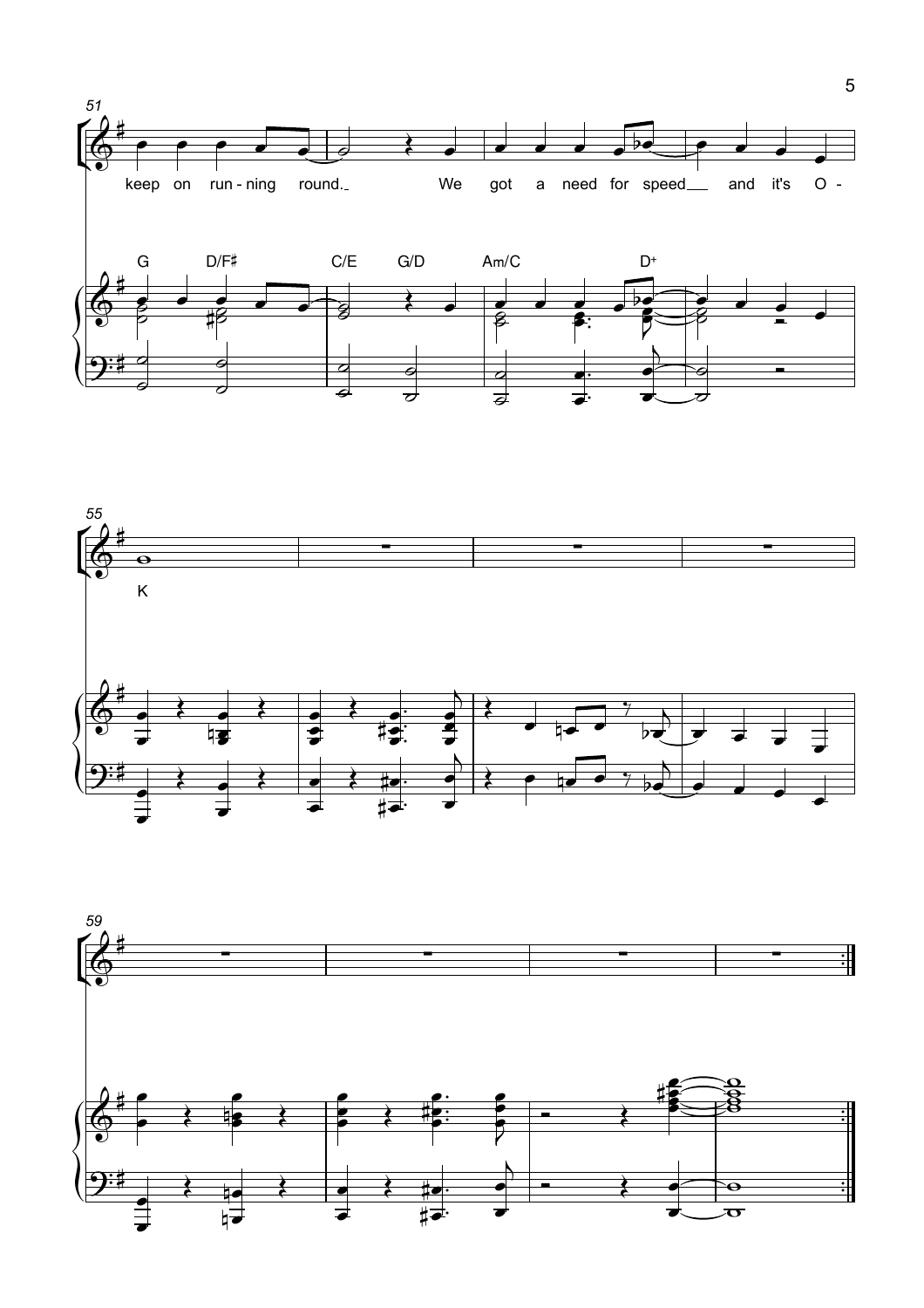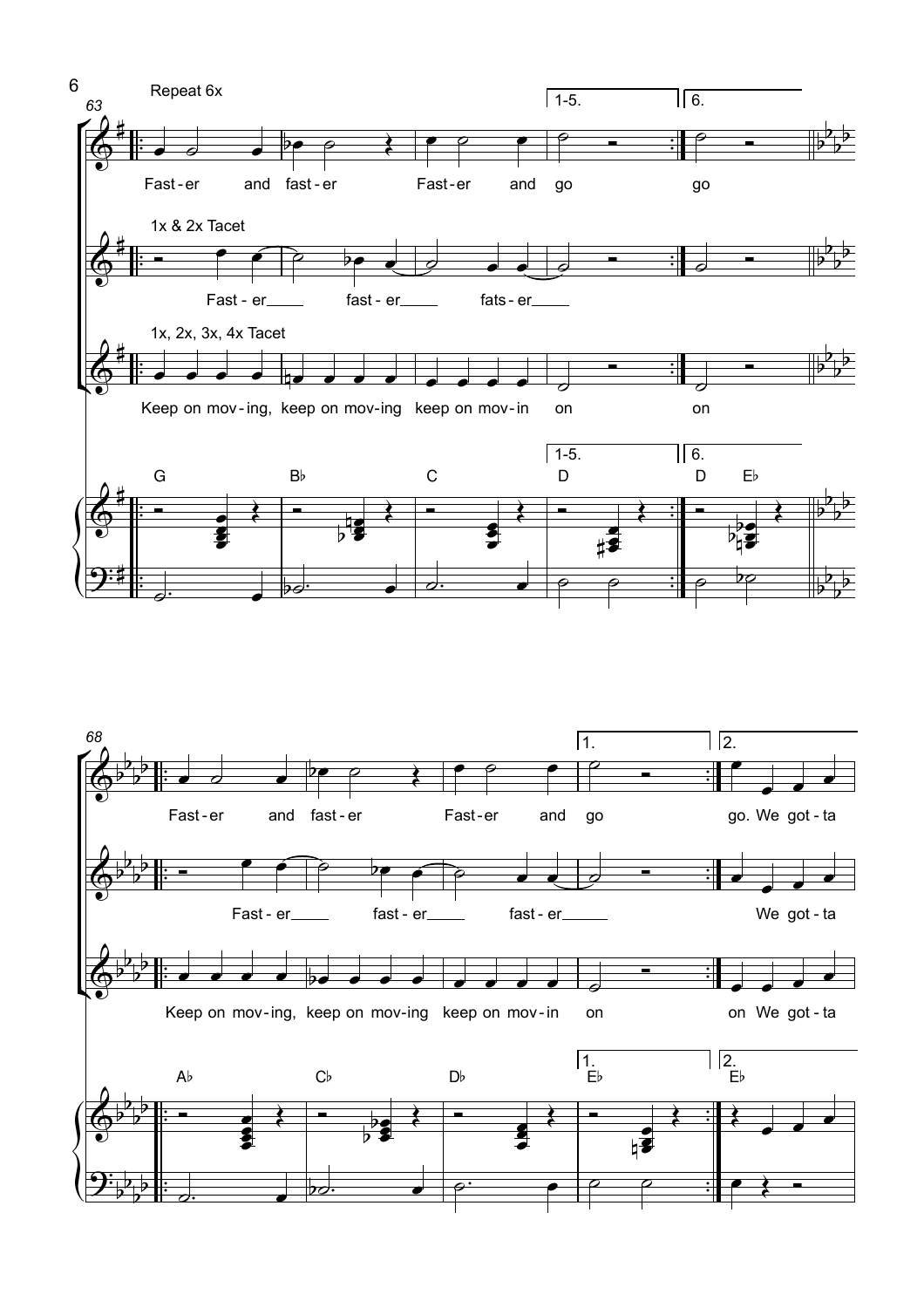





7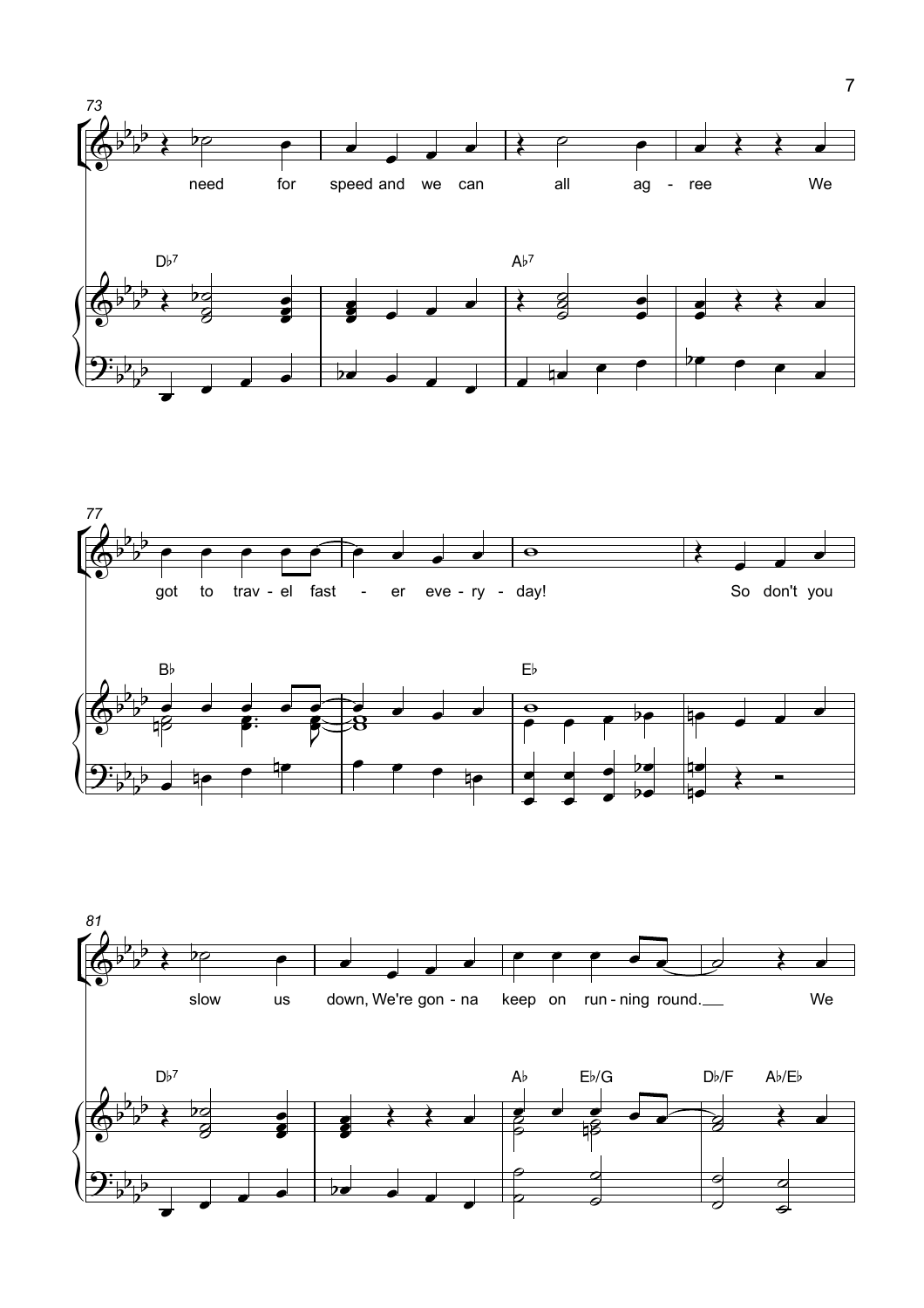



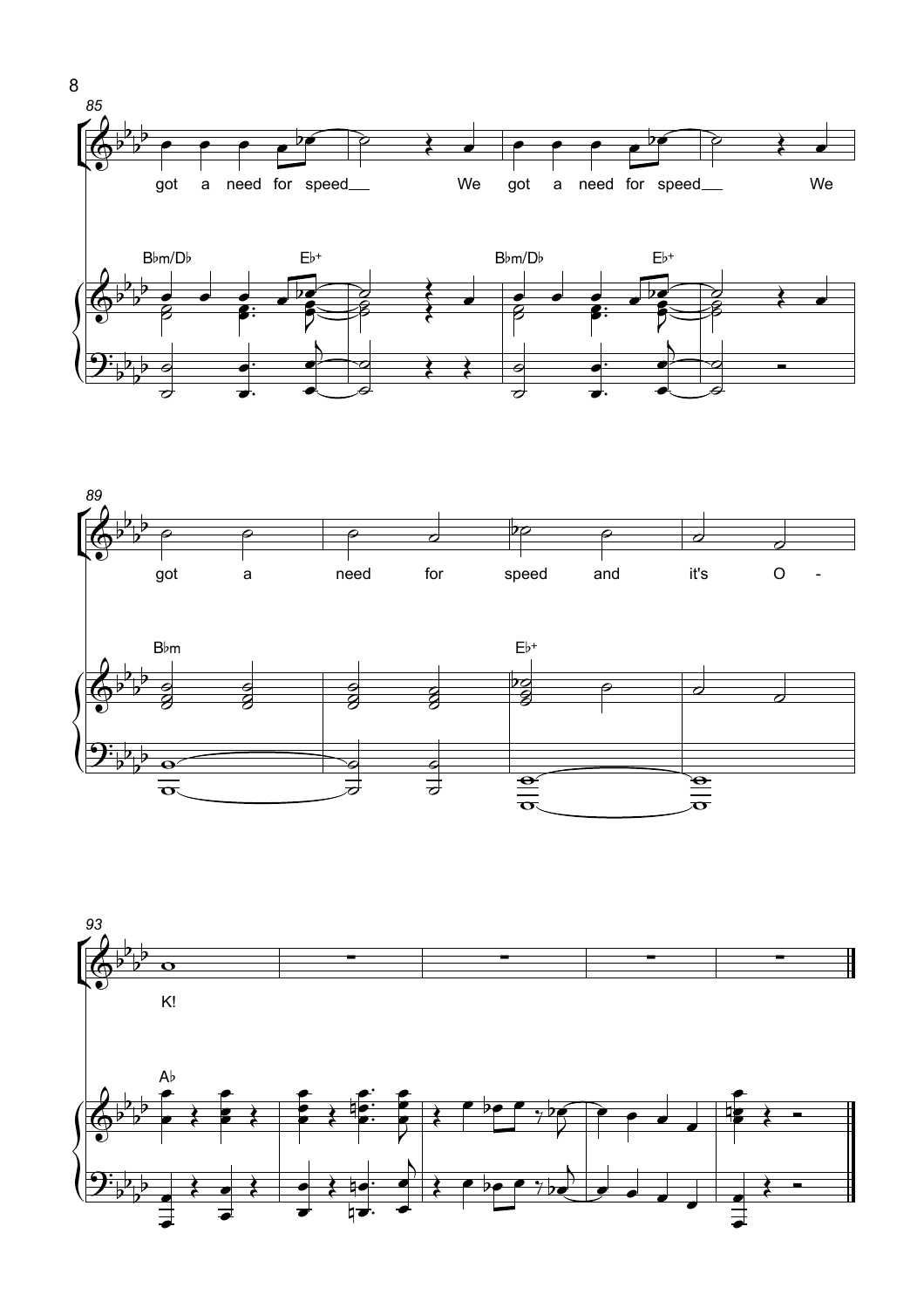### **2. On tomorrow's wheels**

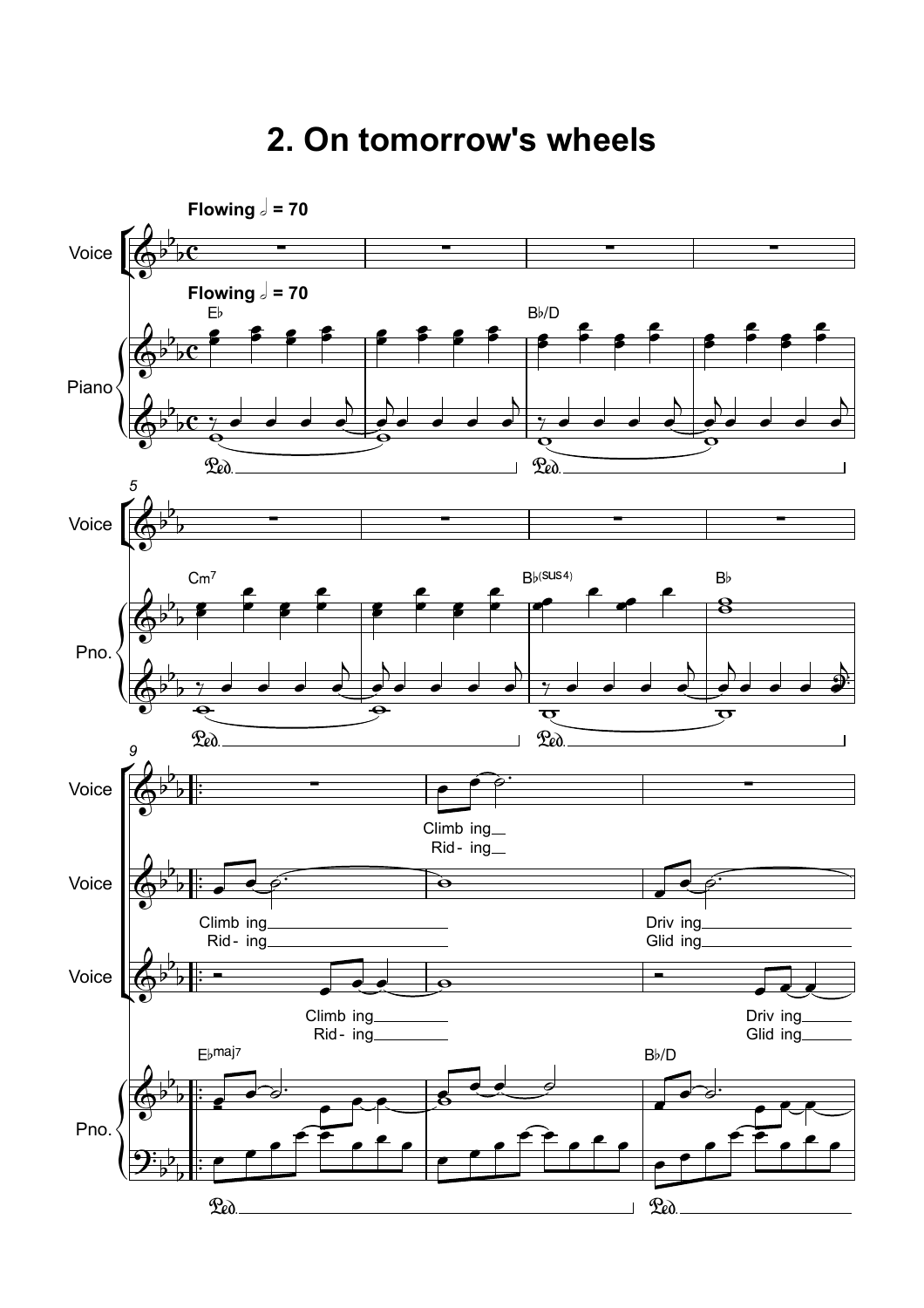

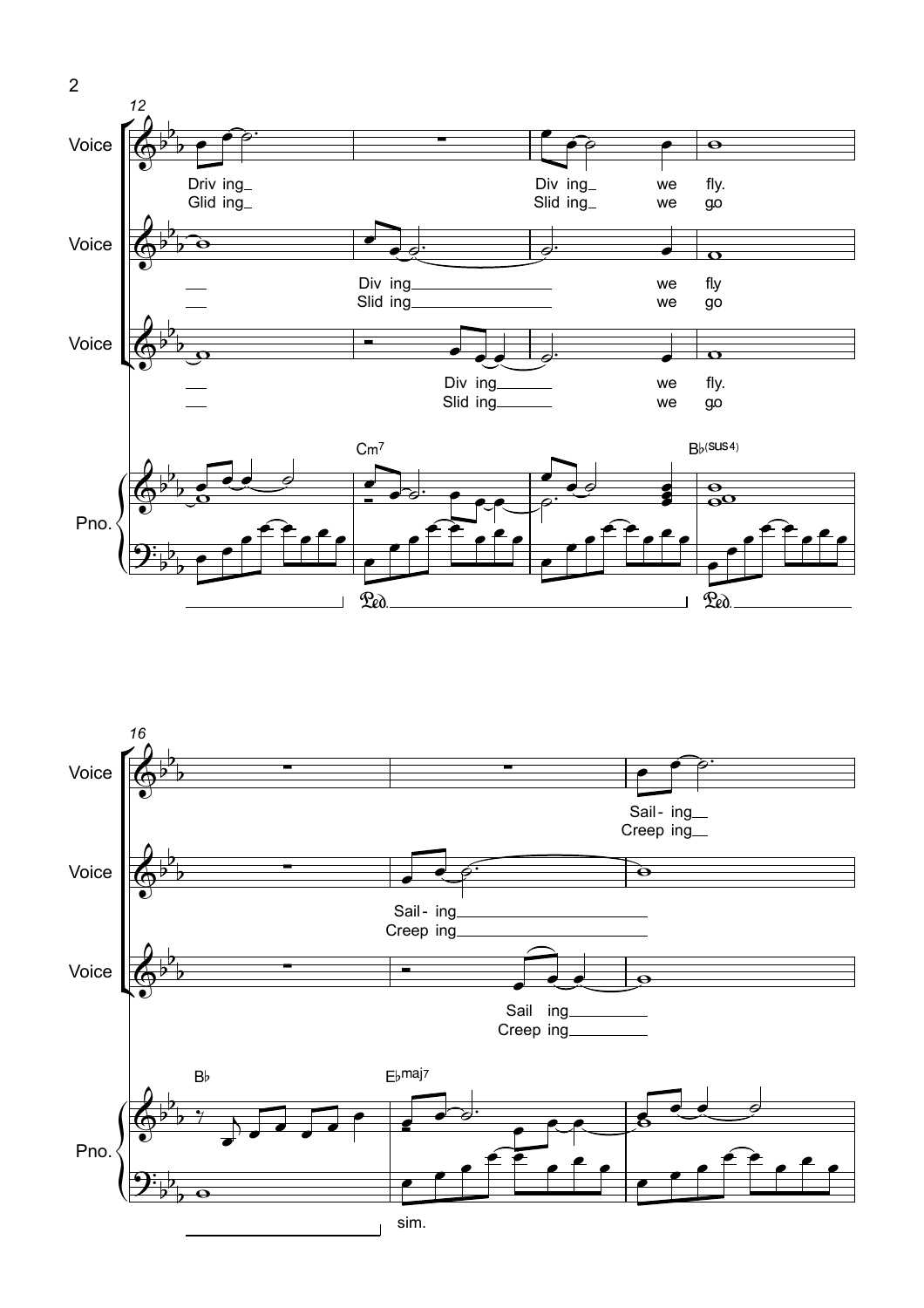

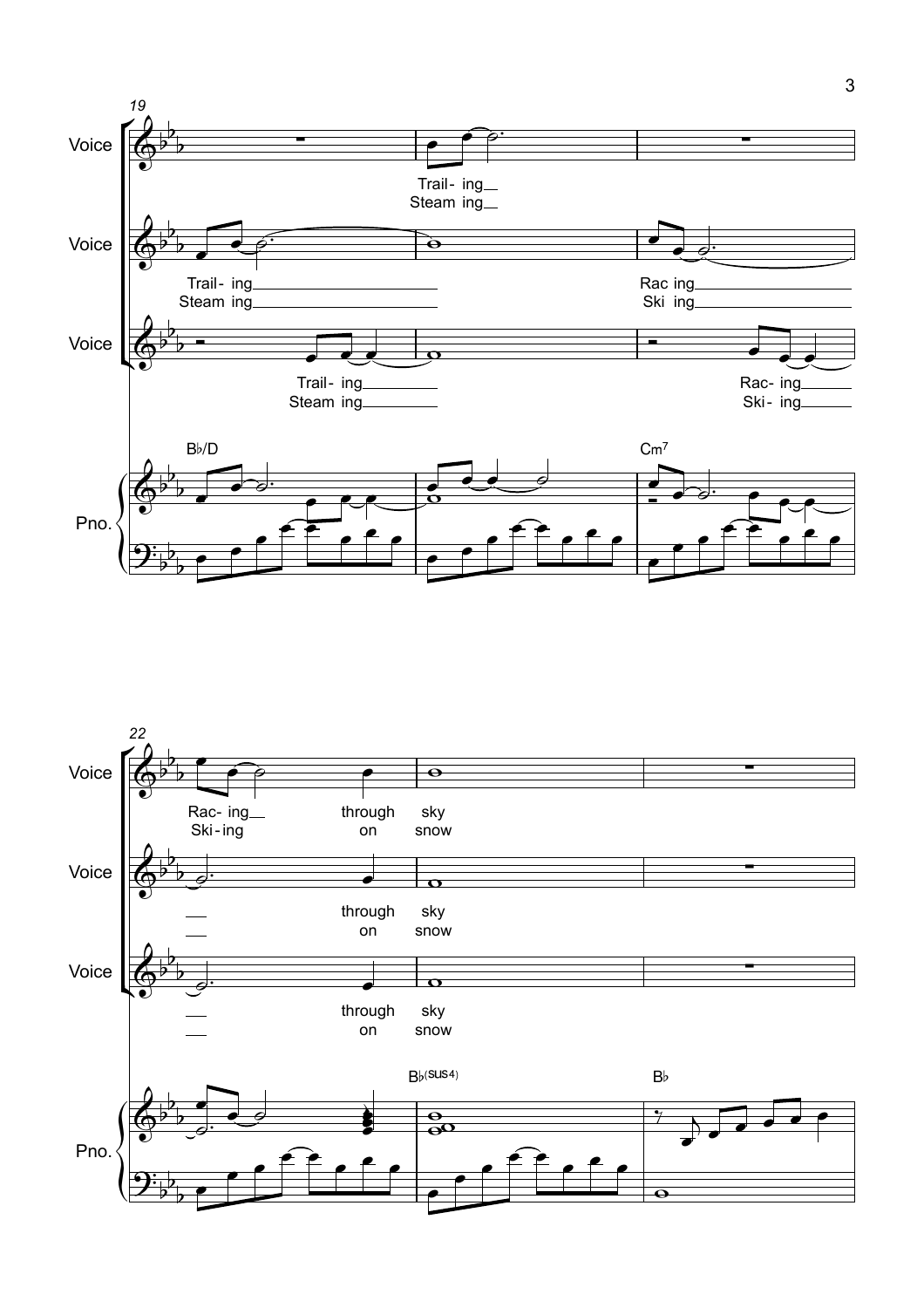





4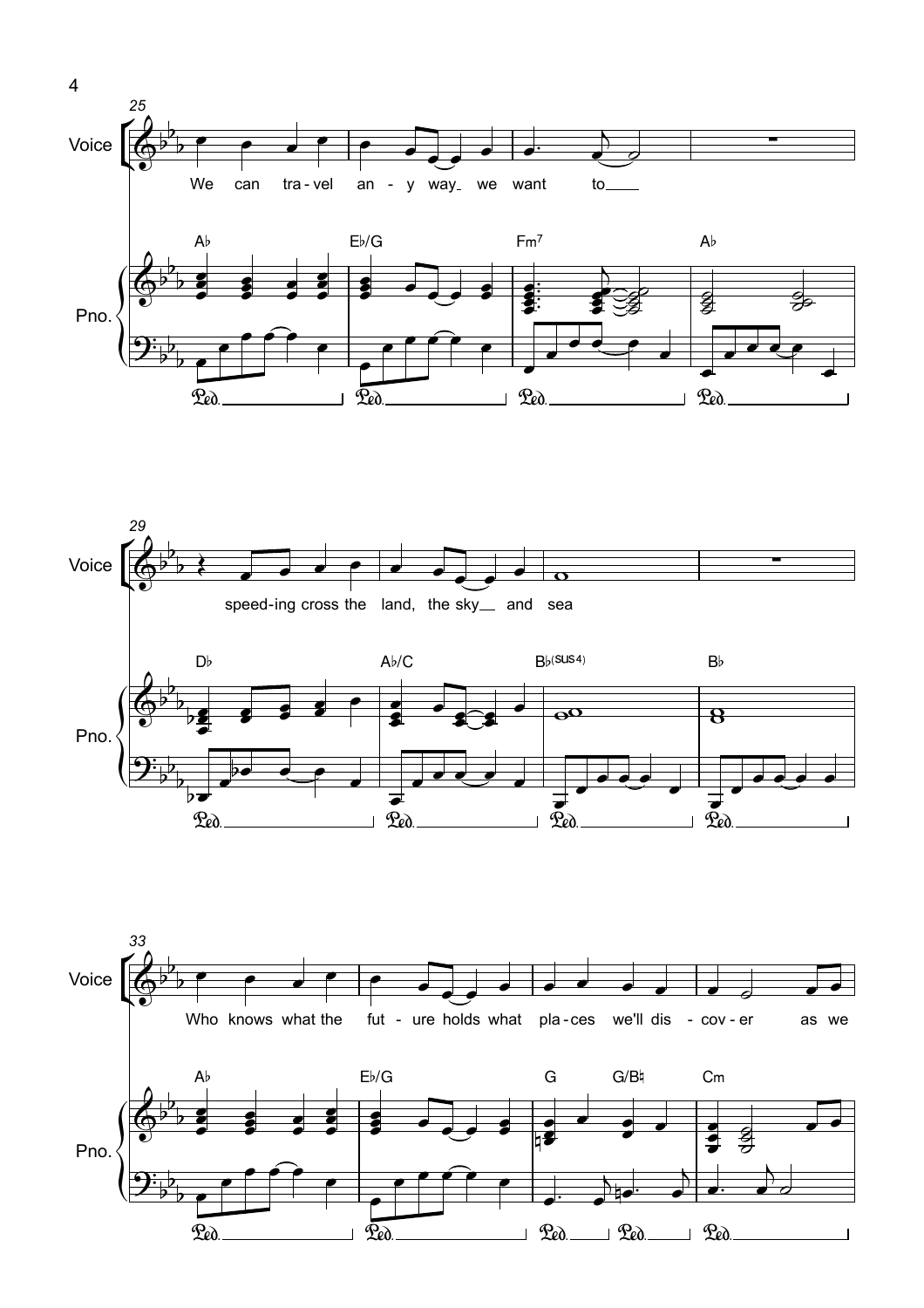



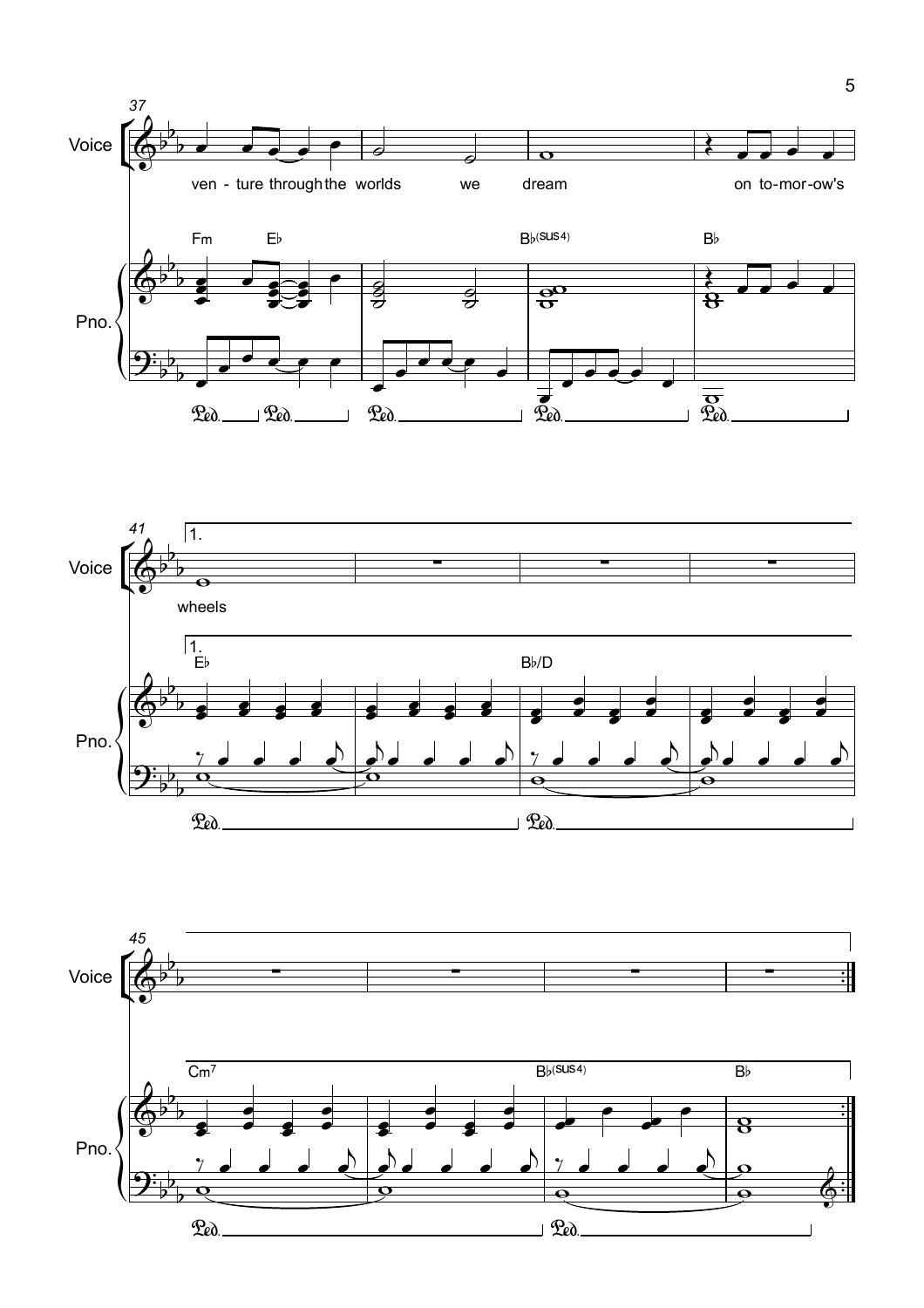



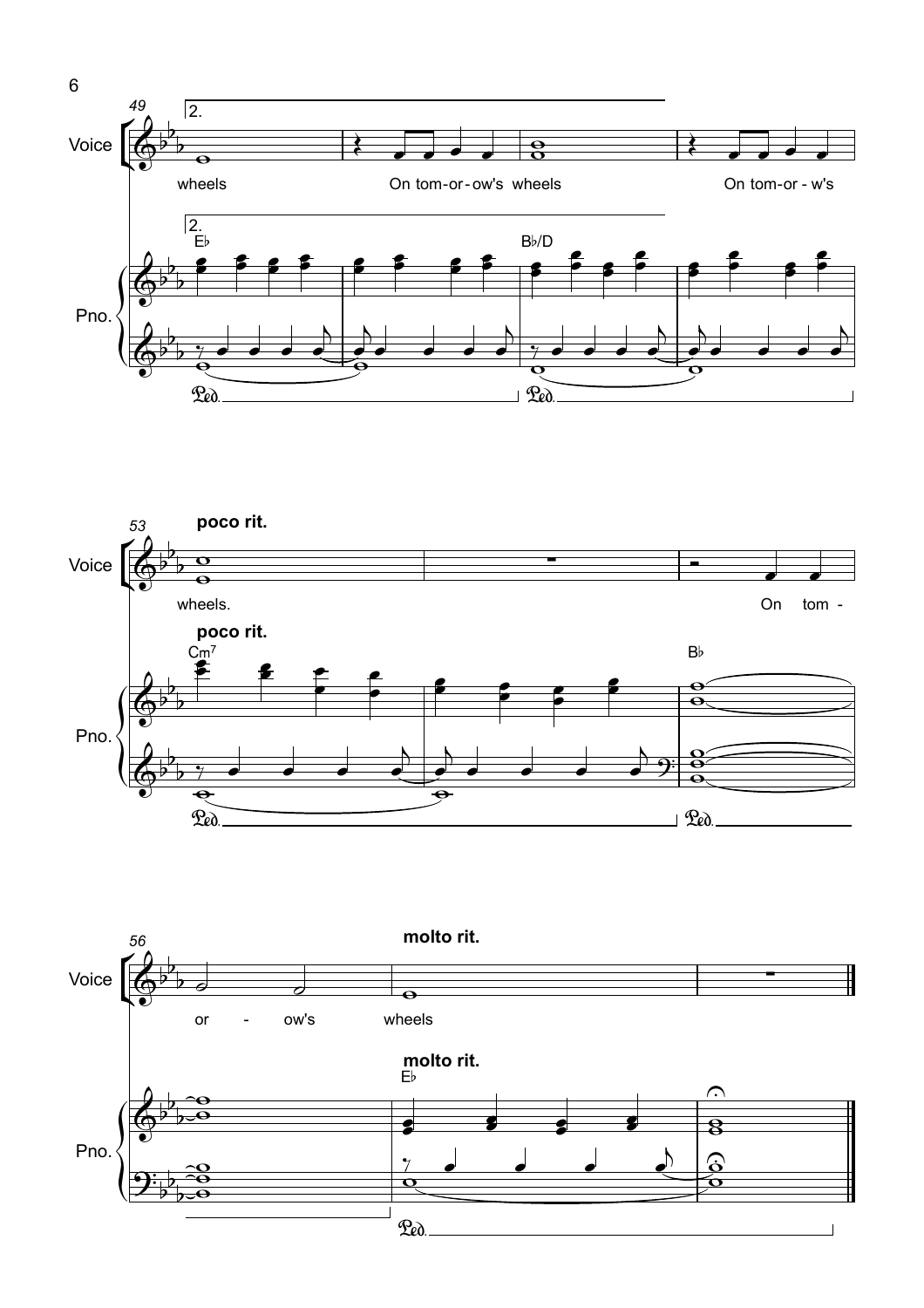#### 3. Waiting





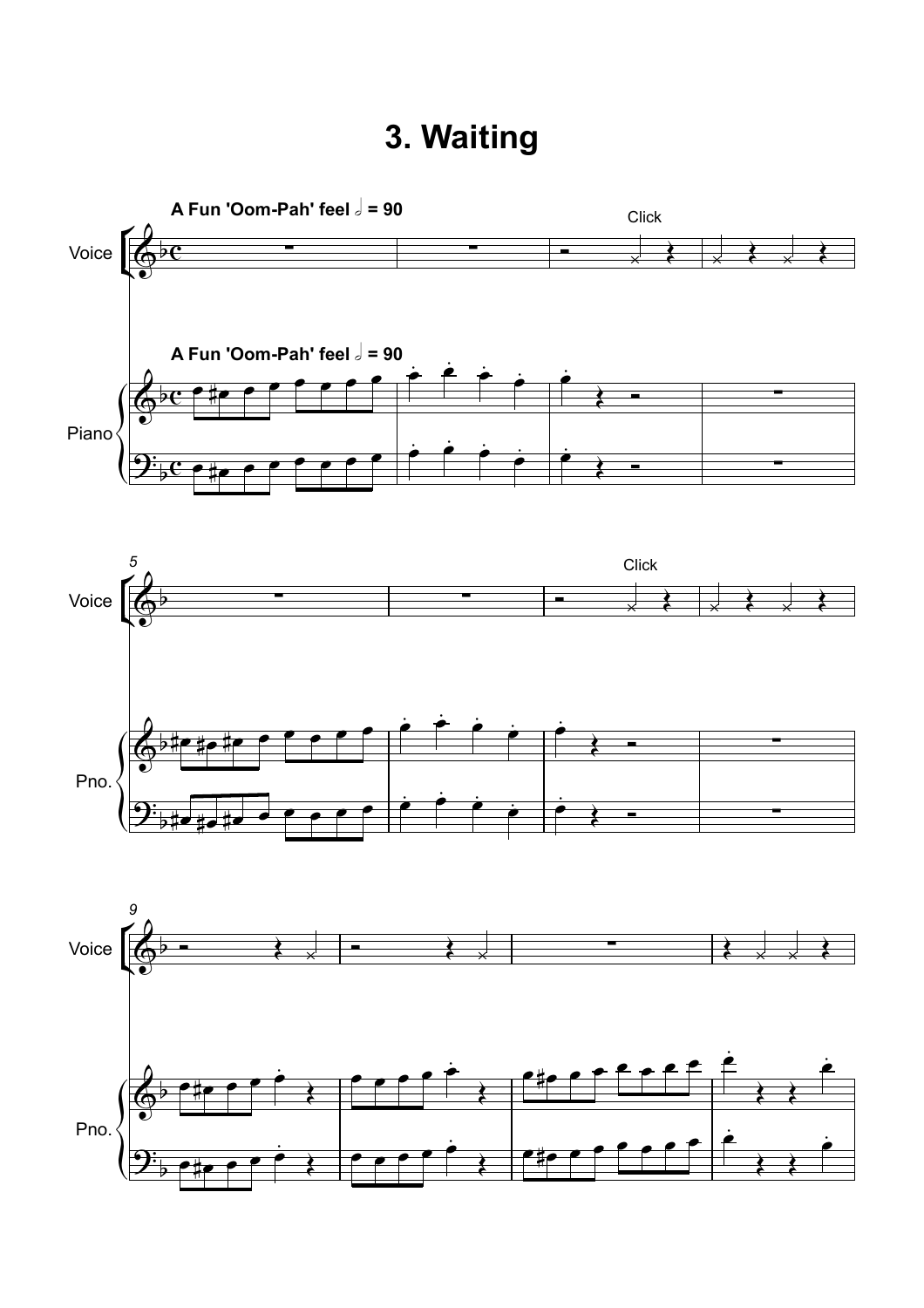

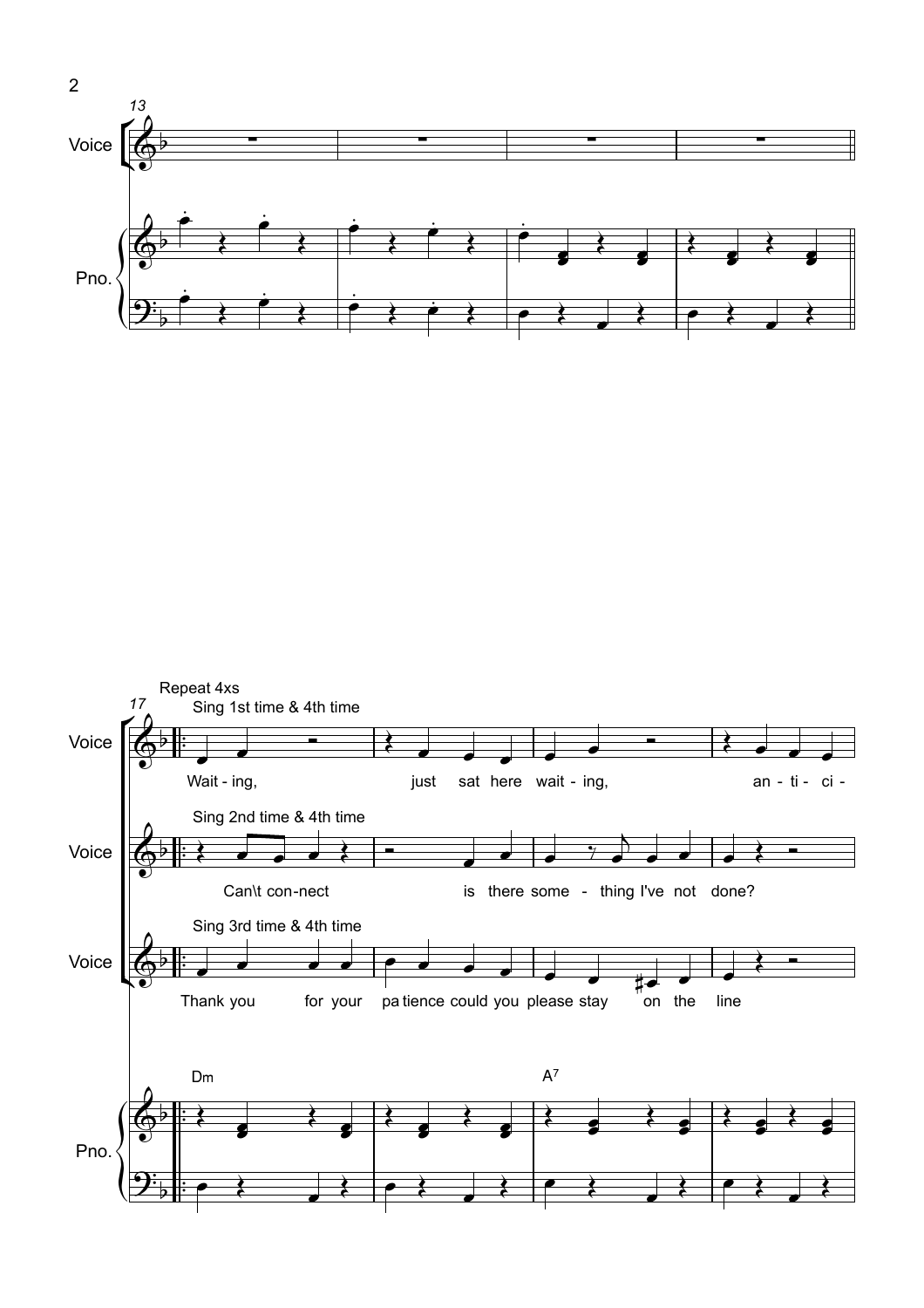

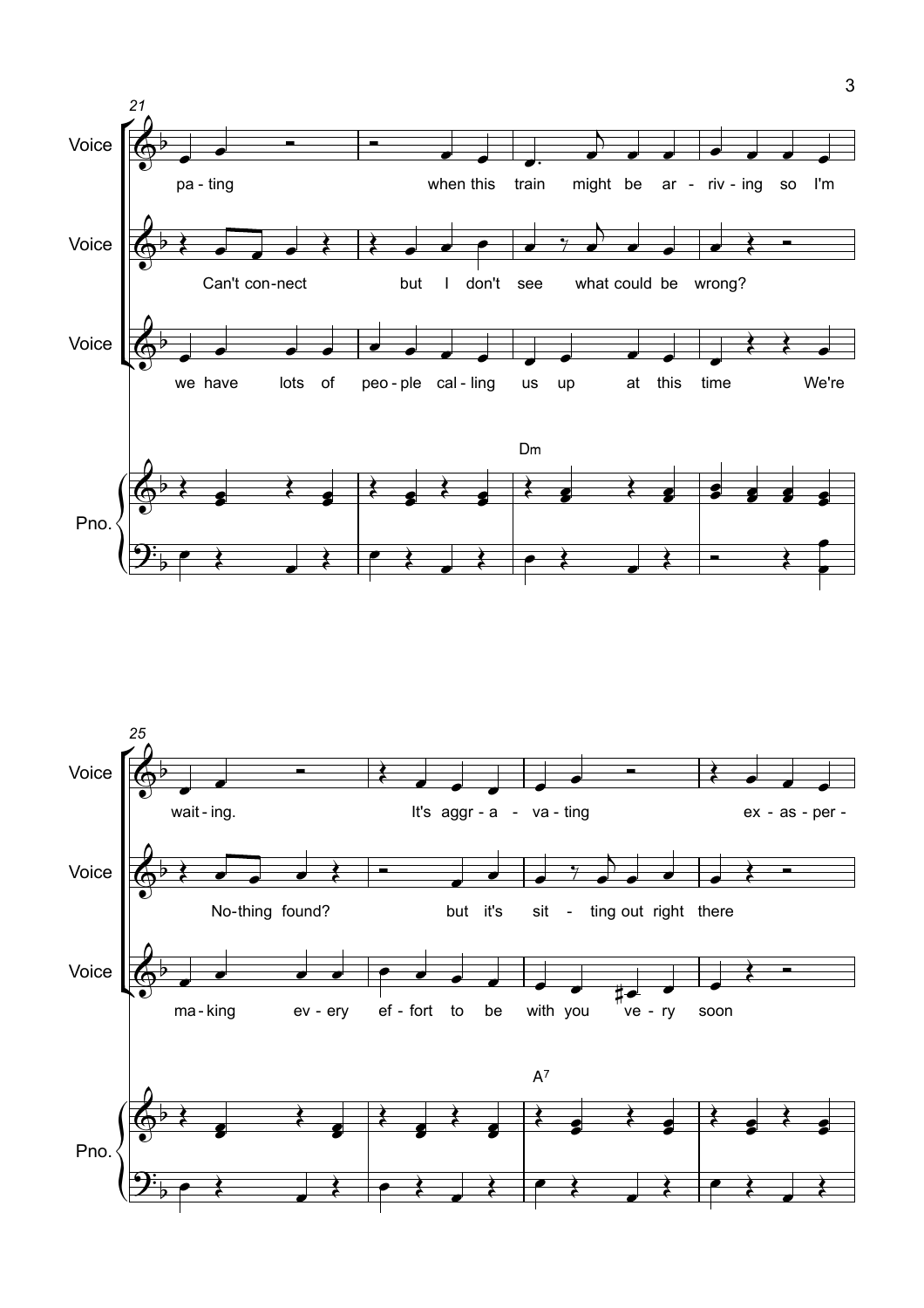

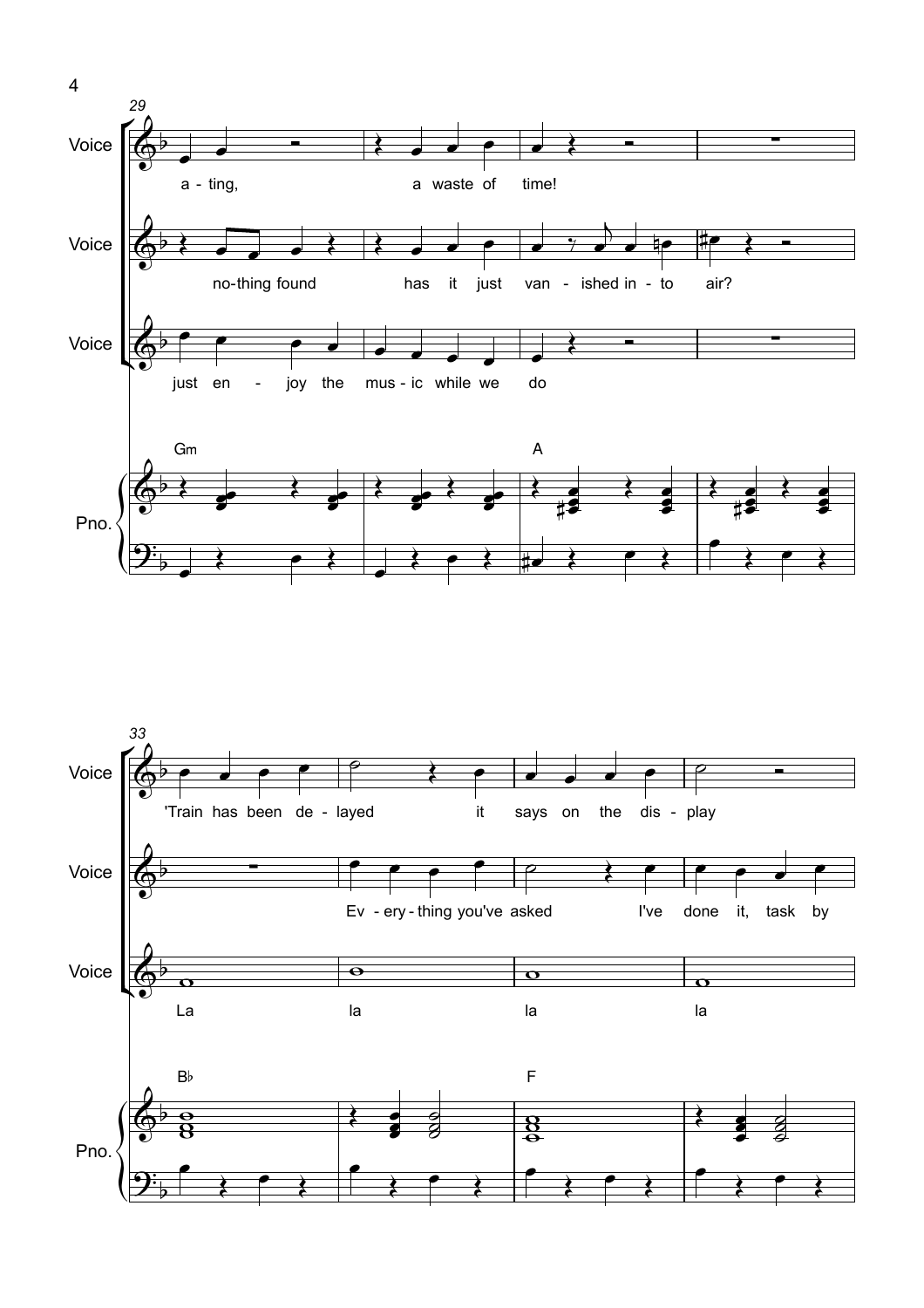



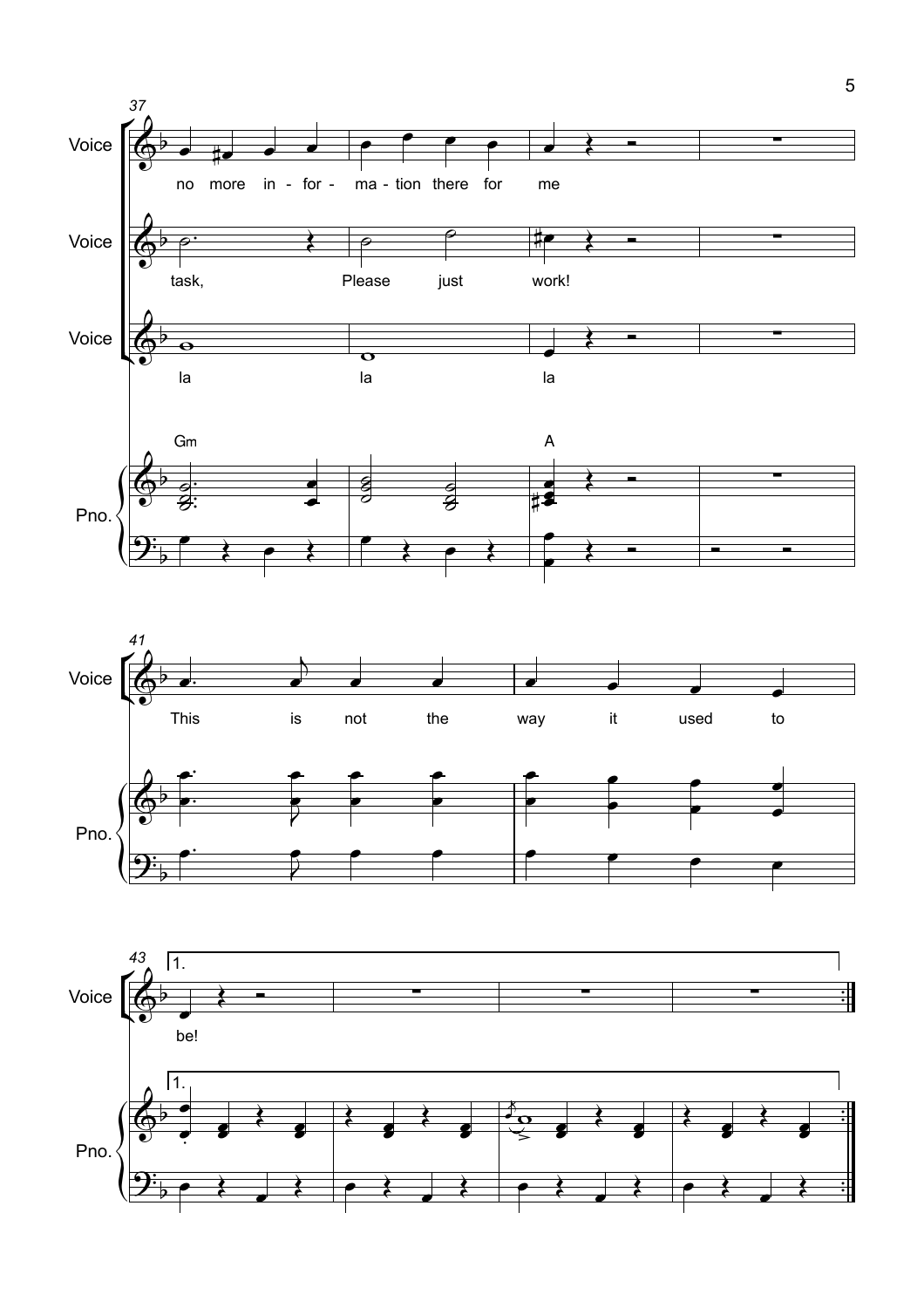

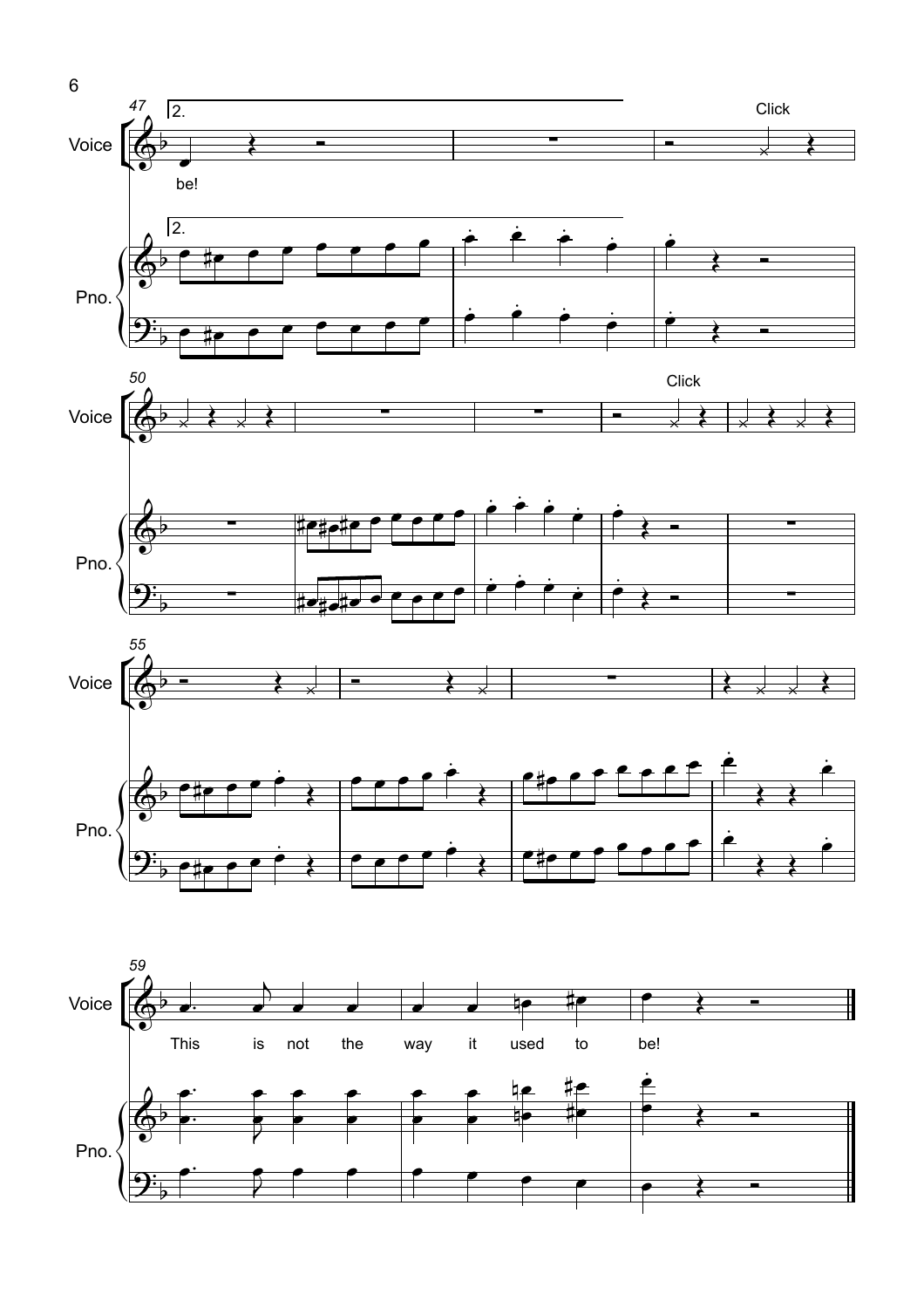#### **4. Record Breakers**

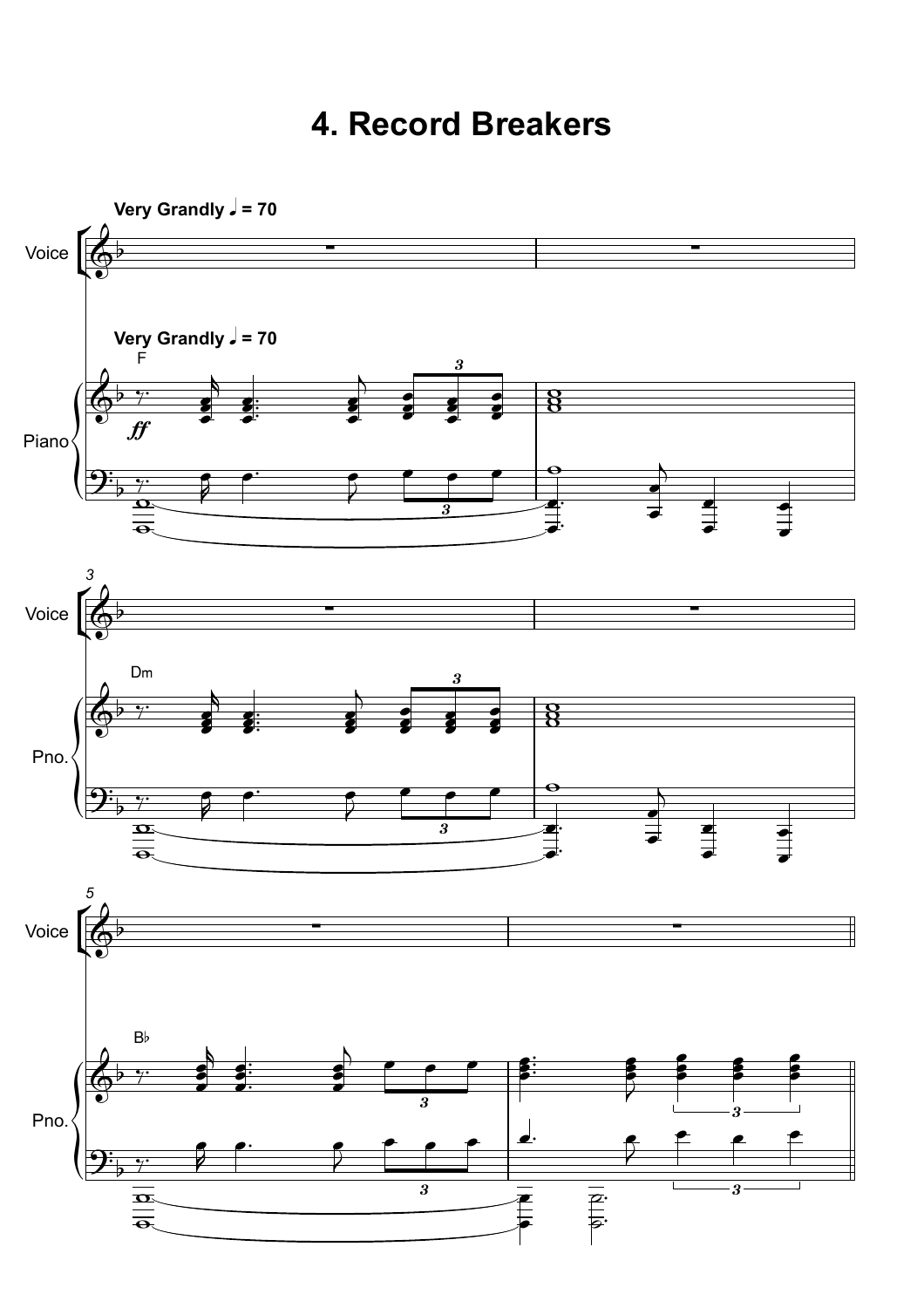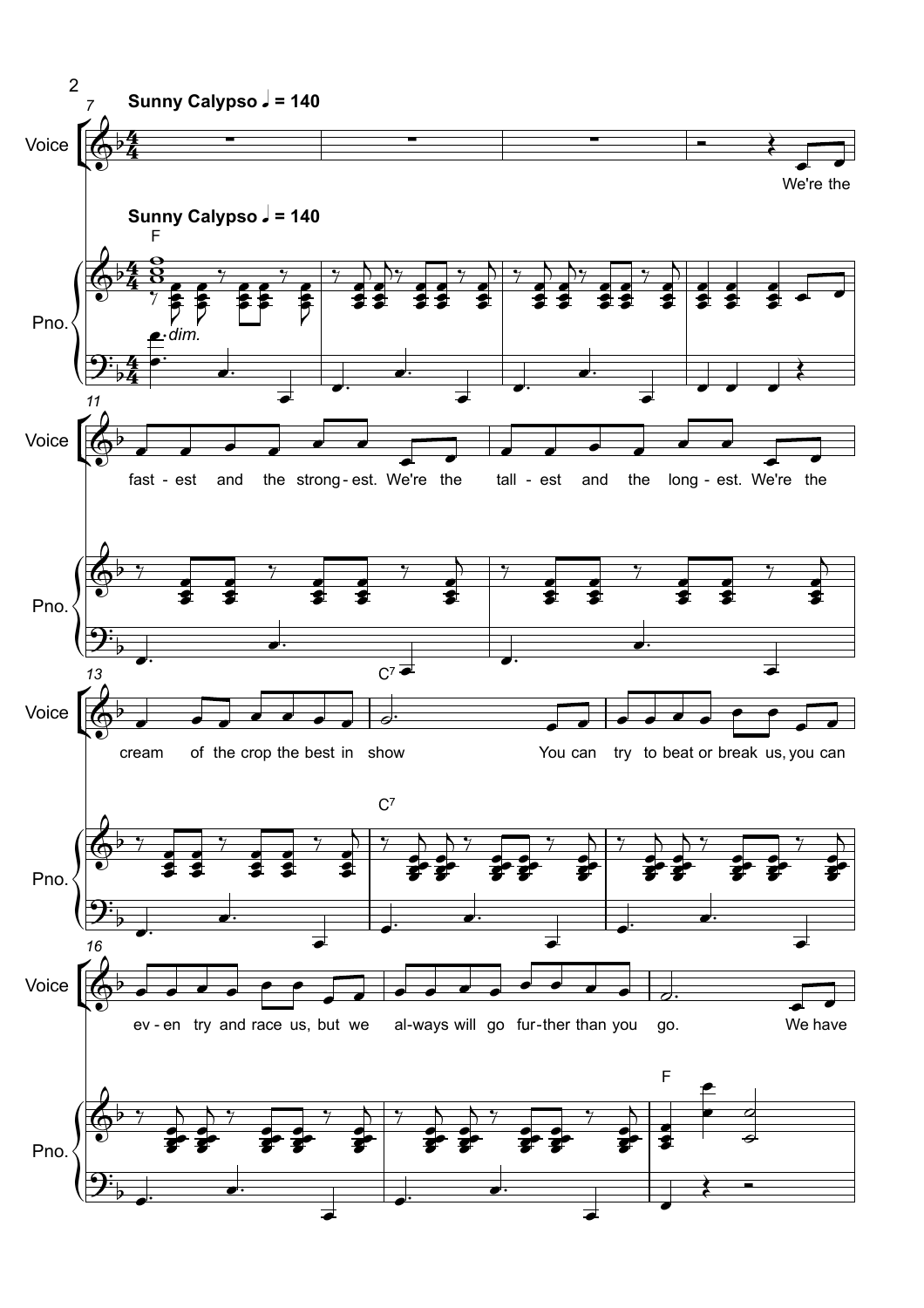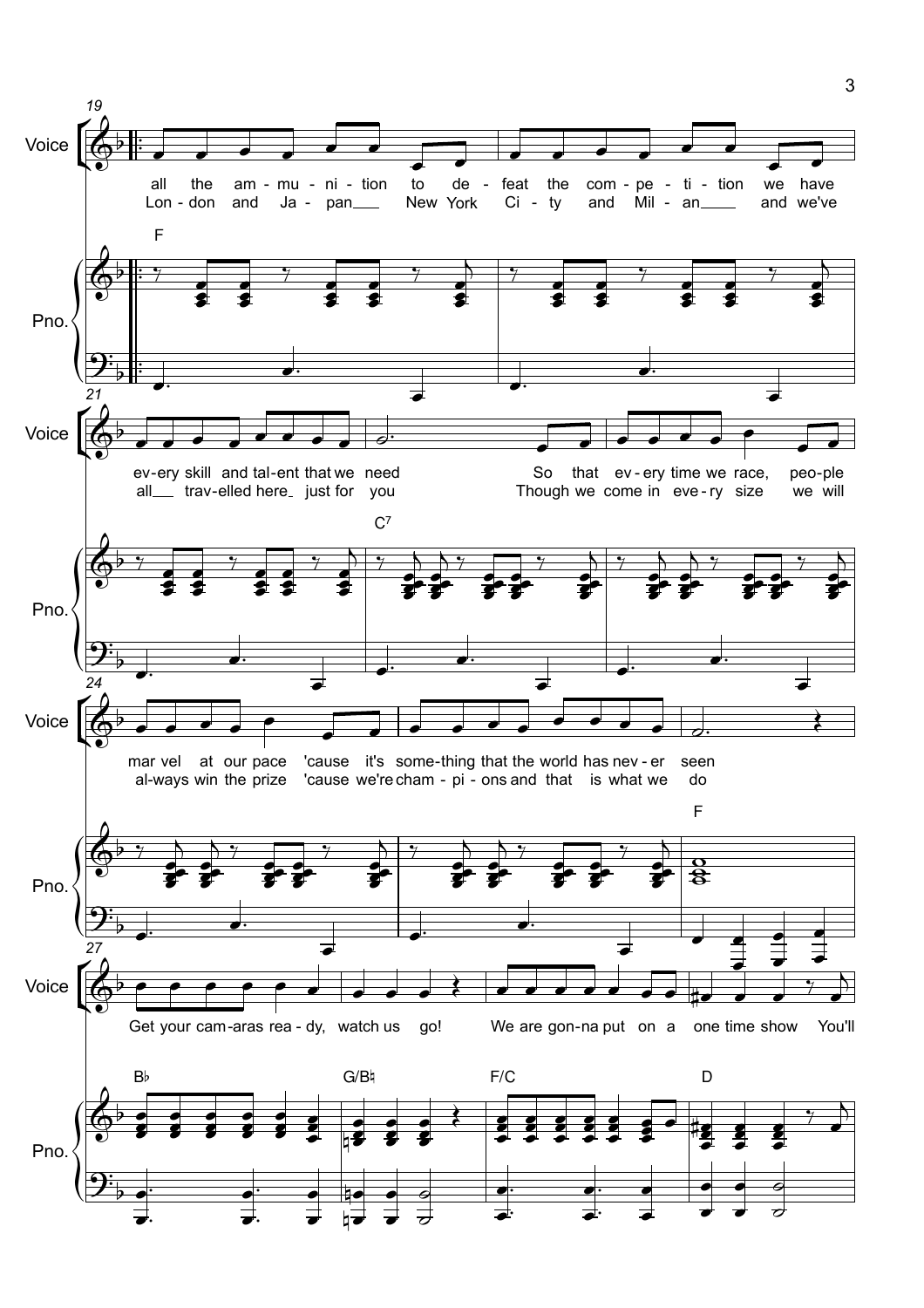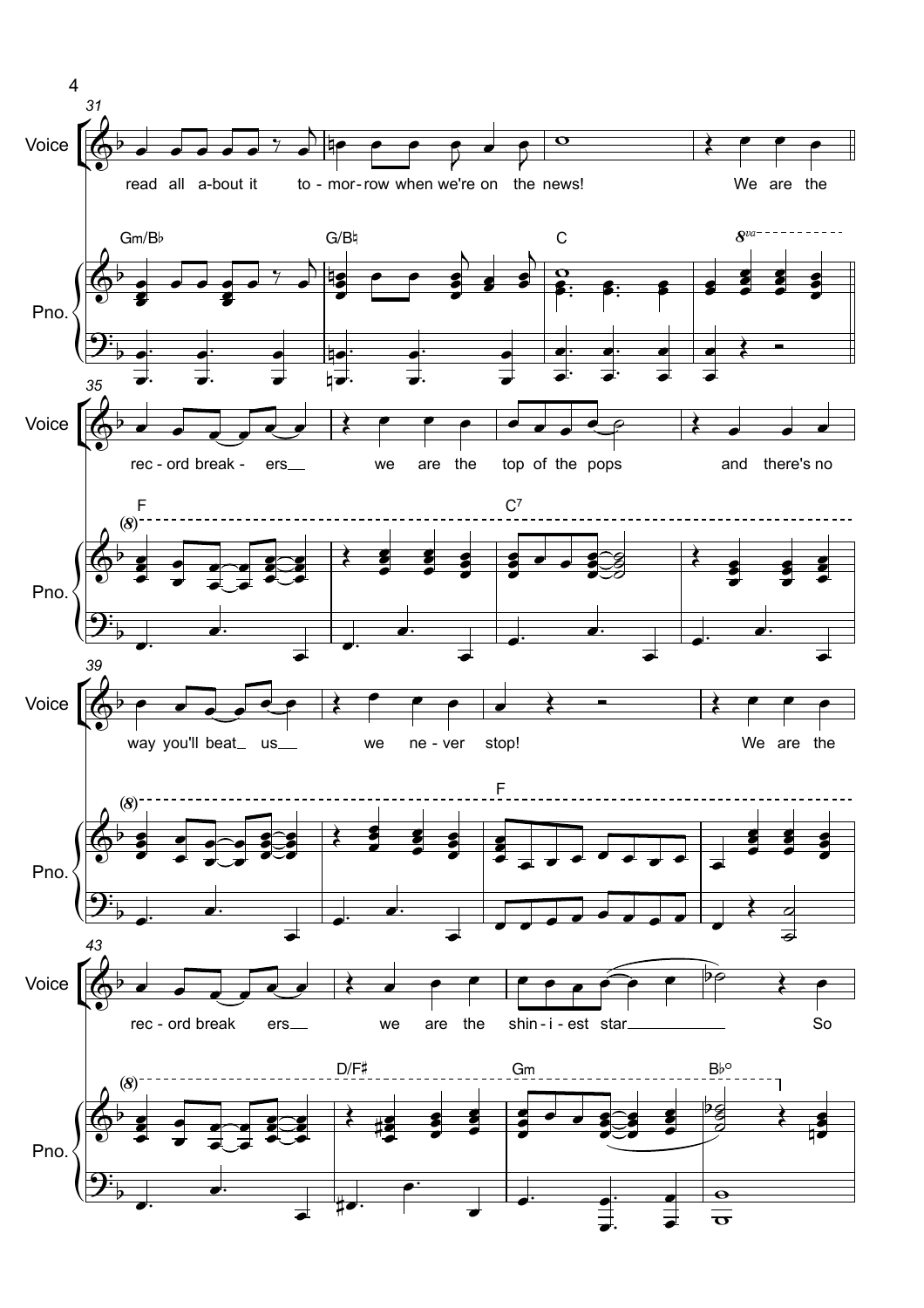



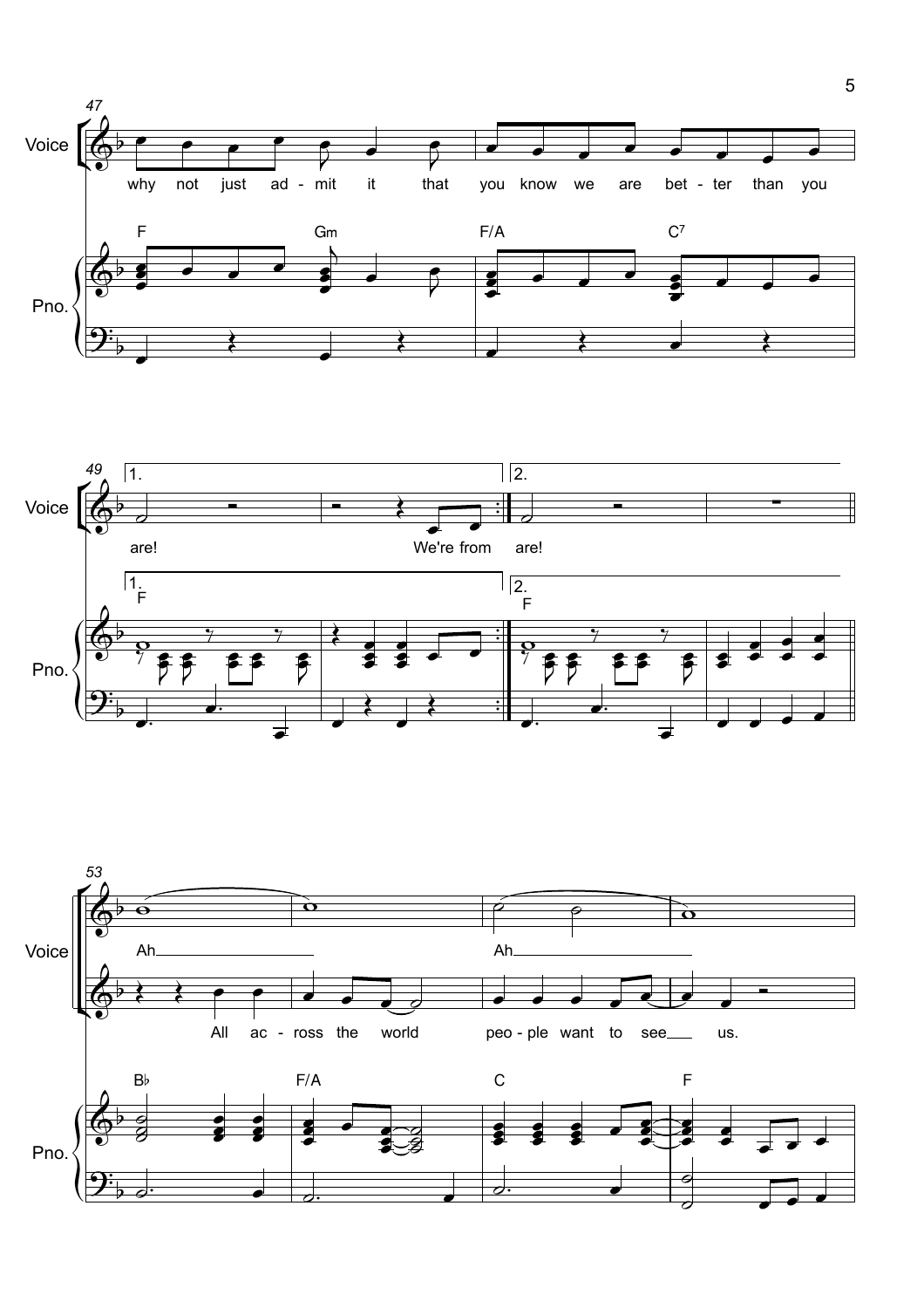

6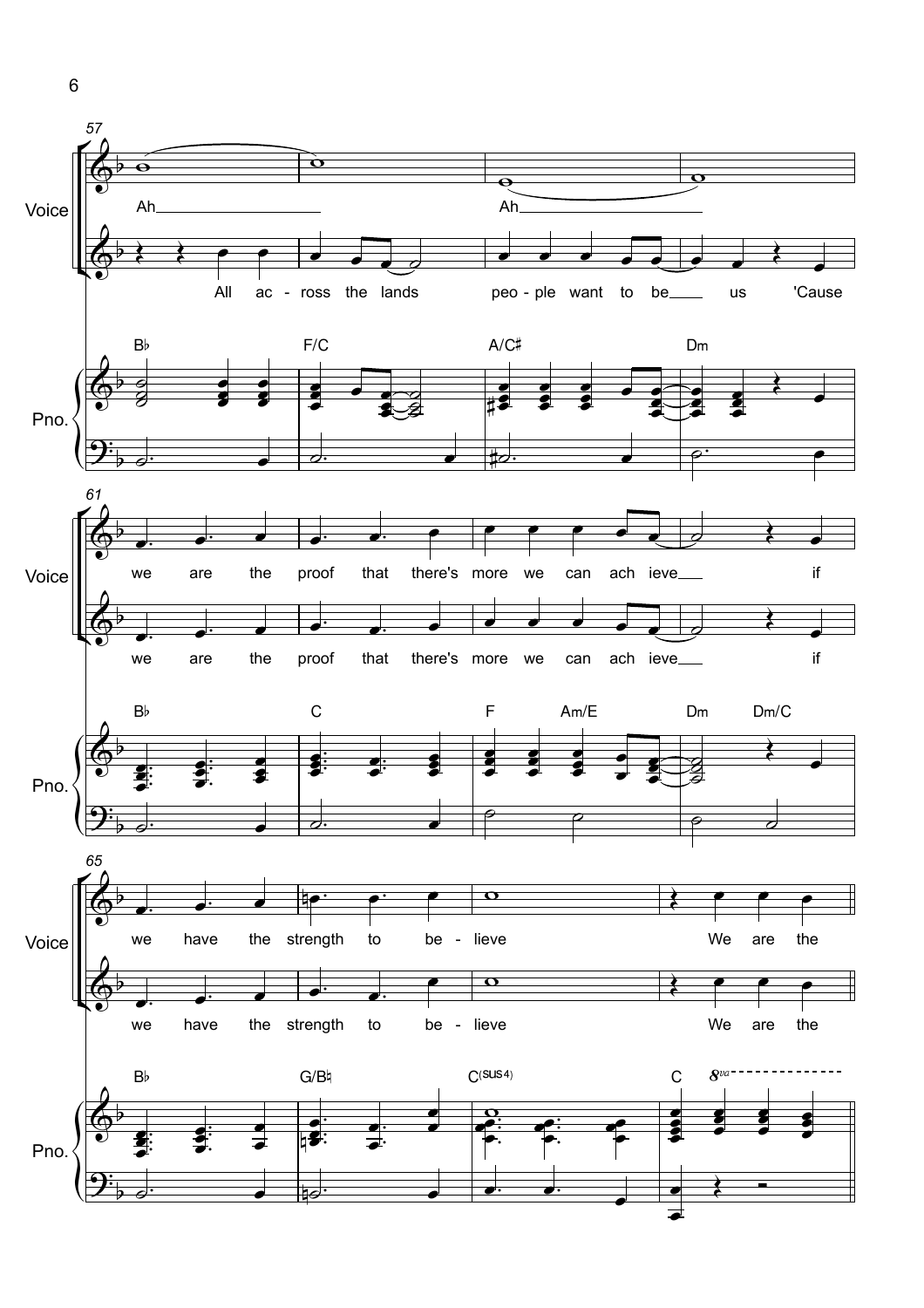



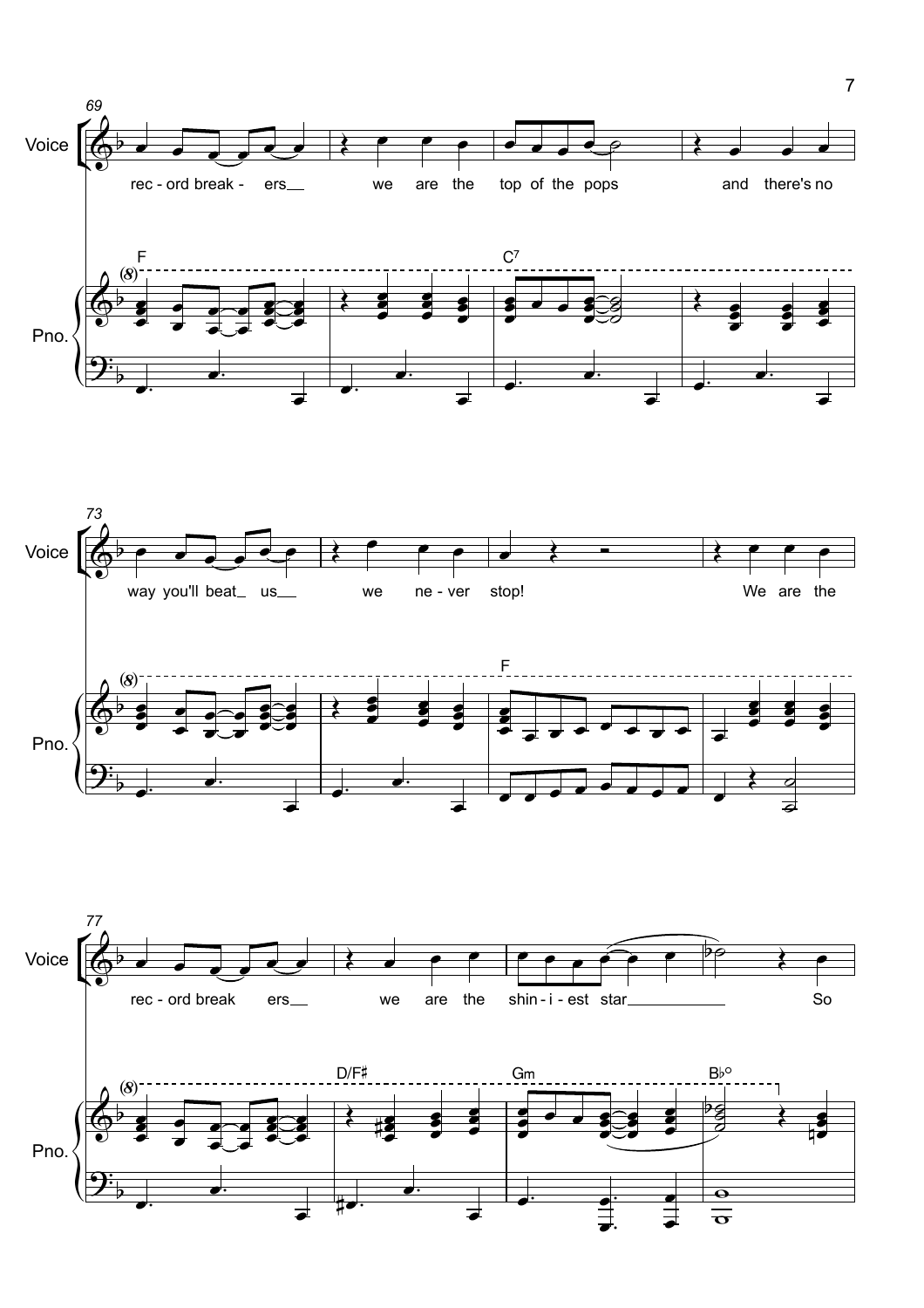



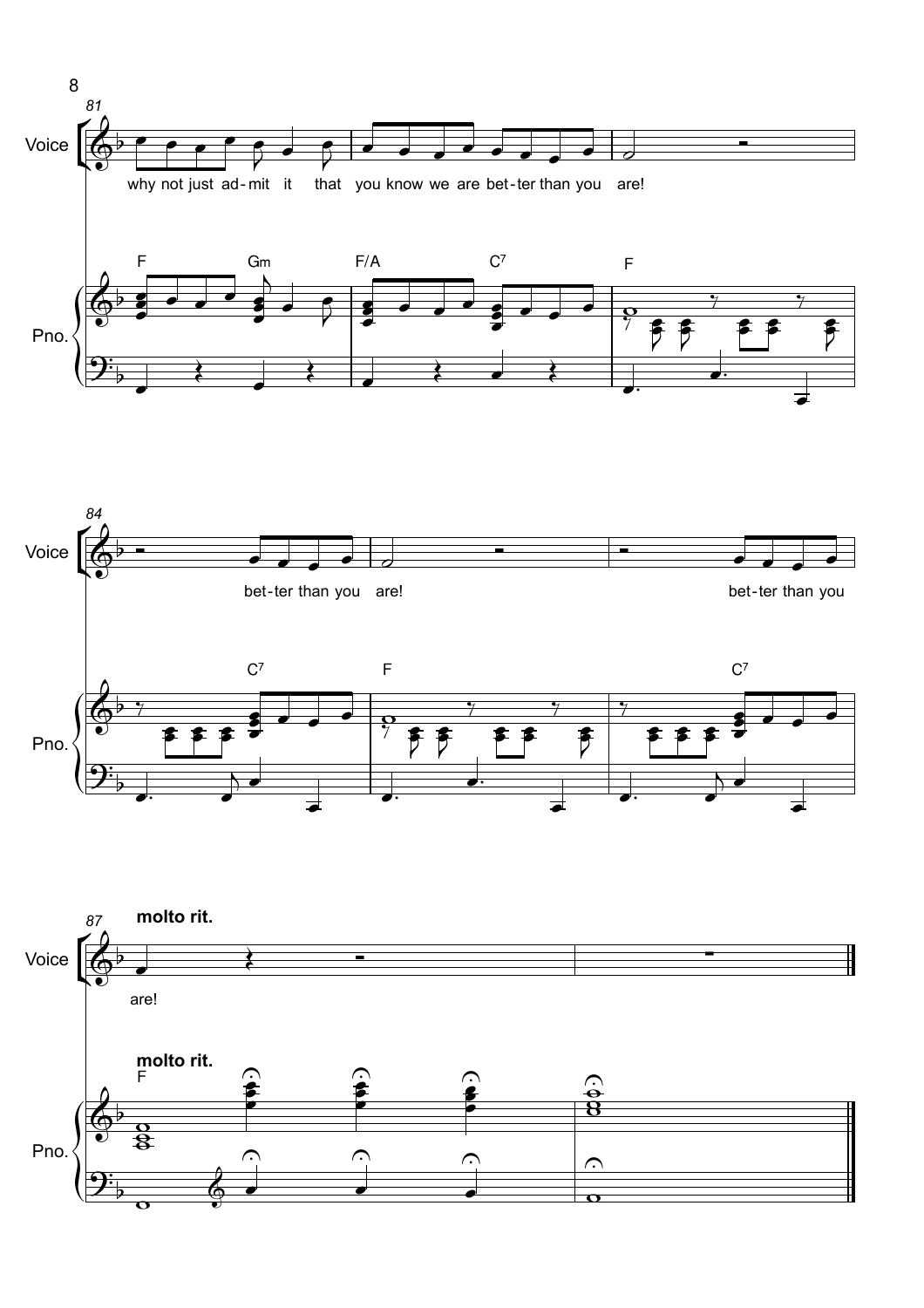#### **5. (We got a) Need for Speed - Encore**

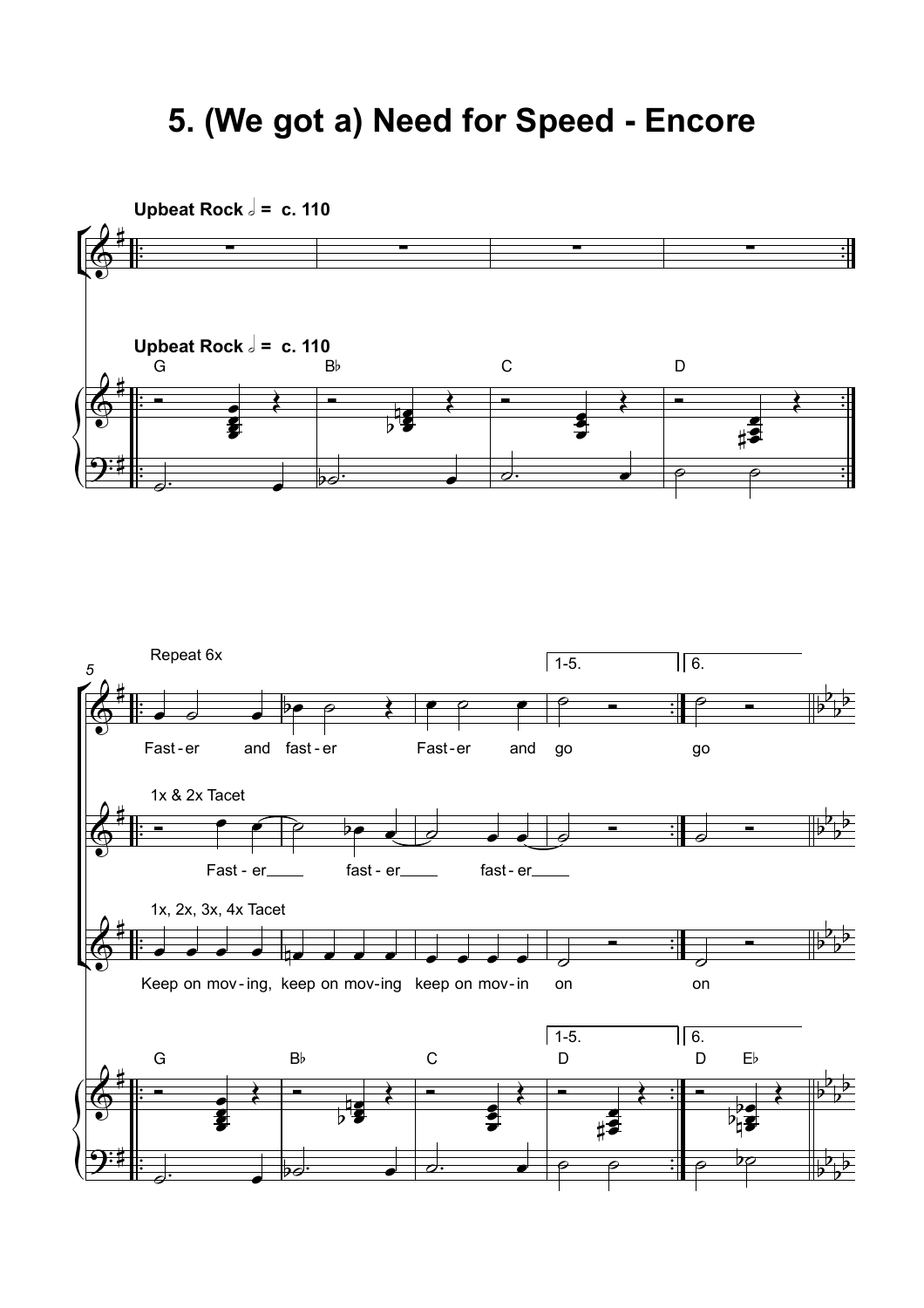